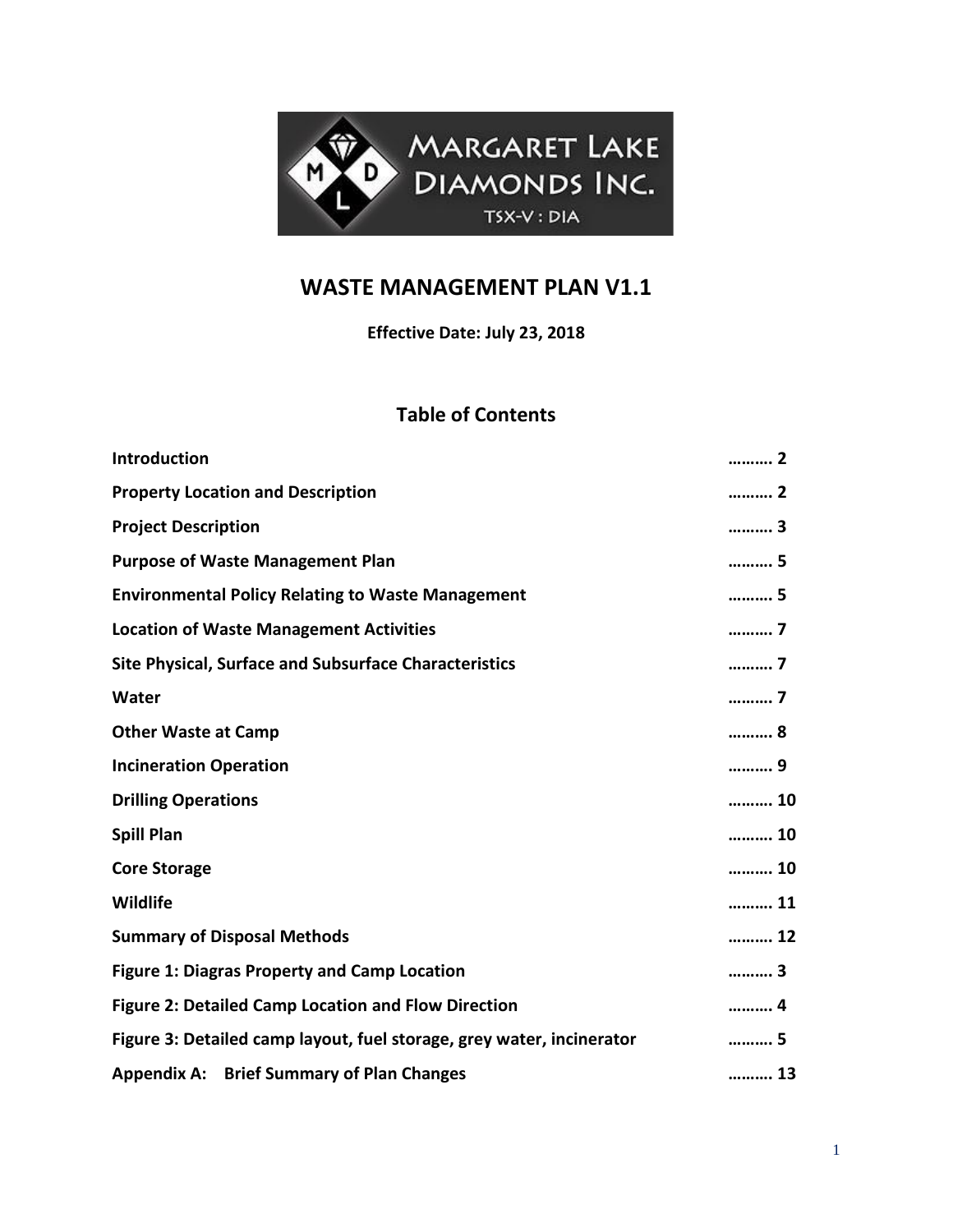#### **Introduction**

Margaret Lake Diamonds Inc. has established this Waste Management plan to cover its activities during the proposed exploration and drilling program on the "Diagras" property. All personnel handling any type of waste shall make themselves familiar with the plan and the plan will be part of the induction to new personnel to any work program.

Once a Land Use Permit is approved the LUP Number should be recorded below for copies of this management plan used in the field.

LAND USE PERMIT NUMBER: W2017C0005

This Plan was prepared and approved by Margaret Lake Diamonds Inc. Additional information or copies are available from Margaret Lake Diamonds Inc. at (604) 630-2810

All non-hazardous waste materials will be either incinerated or transported to Yellowknife for appropriate disposal.

During drilling operations on land, drill water and cuttings are released into the natural environment. All drill muds used are nontoxic. There is no risk of acid drainage or other adverse effect as the rock material is non-reactive with water. When drilling on lake ice in winter, all cuttings are transported onto land at least 100 metres from the shore of any water body.

All hazardous wastes are removed from the property for appropriate disposal.

There are no industrial processing type operations at the project and so no industrial type materials are released into the environment as tailings.

#### **Property Location and Description**

Margaret Lake Diamonds Inc. has a small area of interest on and to the south of Hardy Lake approximately 35 km northeast of Diavik diamond mine and 35 km east of Ekati diamond mine, Northwest Territories. The primary mineral target will be diamond-bearing kimberlite. Historical exploration results have indicated a very good potential in the area of interest. The Diagras camp will be used as a staging area for all work site activities. See **Figure 1** for property and camp location.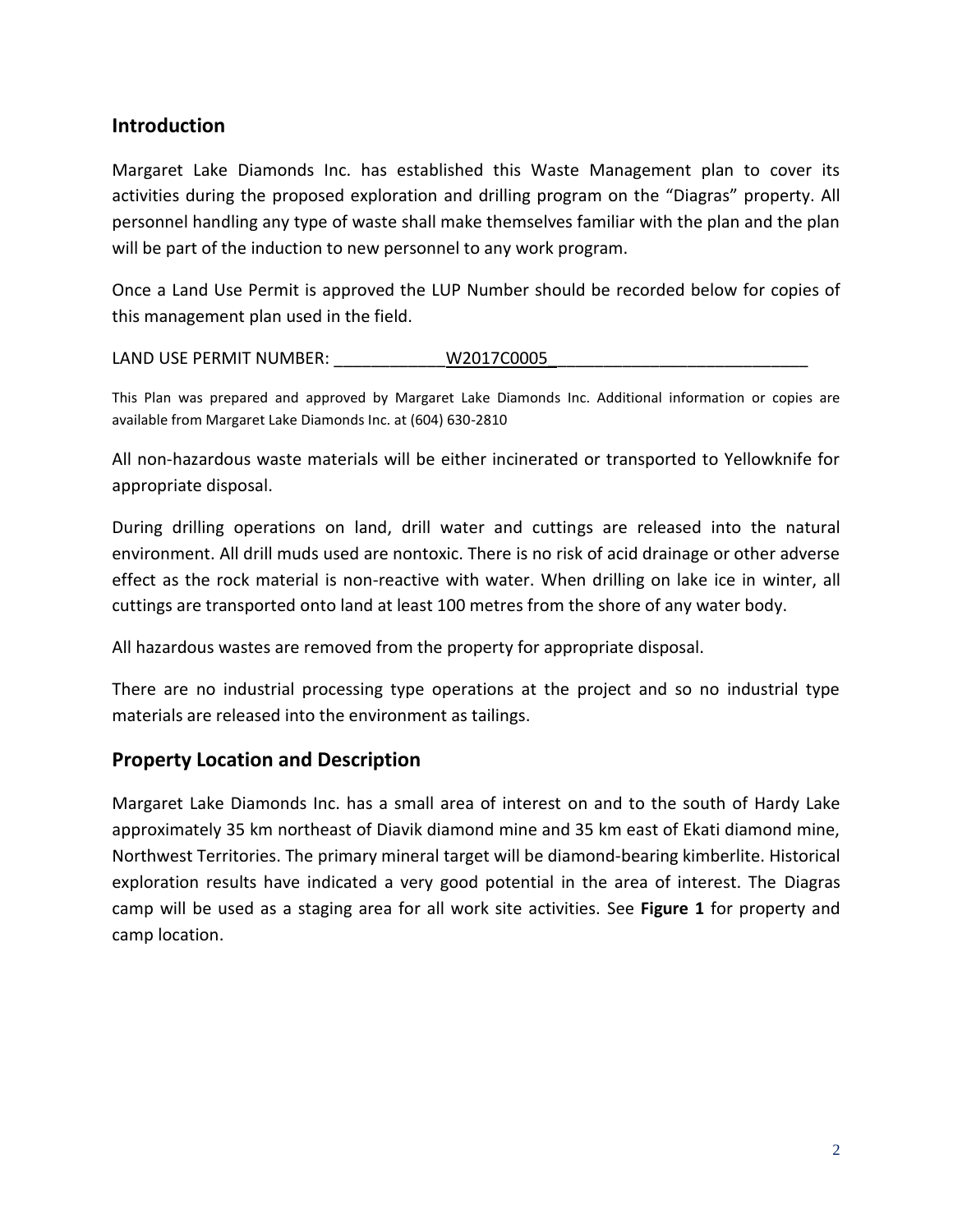

**Figure 1: Diagras property and camp location (NAD83)**

## **Project Description**

The Diagras property is in its early stages of exploration. To date 12 kimberlites have been discovered on the property by previous explorers. The exploration activities associated with this Land Use Permit and Waste Management Plan will consist of constructing an exploration camp, employing exploration techniques such as till sampling and ground geophysics as well as drilling.

The proposed temporary exploration camp site location is N64° 44' 03", W109° 45' 13" on a flat, low lying esker in the southeast quadrant of the claim block. See Figure 1. It will be a typical exploration style camp consisting of wood framed canvas tents and/or Weather Haven style dwellings to a maximum of 24 person occupancy. Structures will include kitchen, dry, office, core shack and sleepers with a few smaller enclosures for storage and generator etc. A detailed camp layout can be found on **Figure 2 and 3.**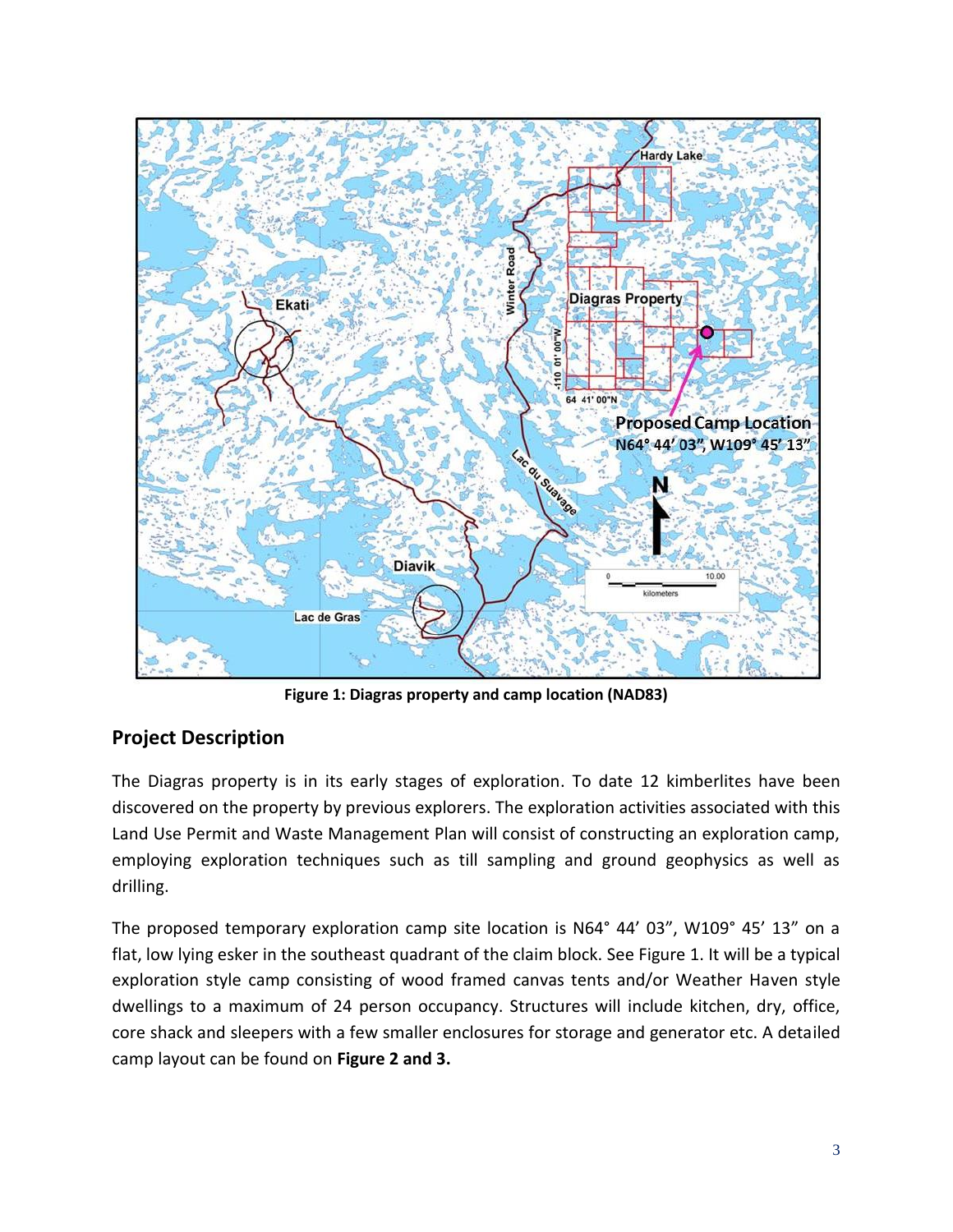Drilling will be either core or reverse circulation (RC) or a combination of both. Light weight fly style drills will be used and transported from each location via helicopter or snowcat should logistics and conditions be favourable. The exact locations of drill sites are not yet known and dependent on the preceding geophysical surveys.



**Figure 2: Detailed camp location and flow direction (NAD83)**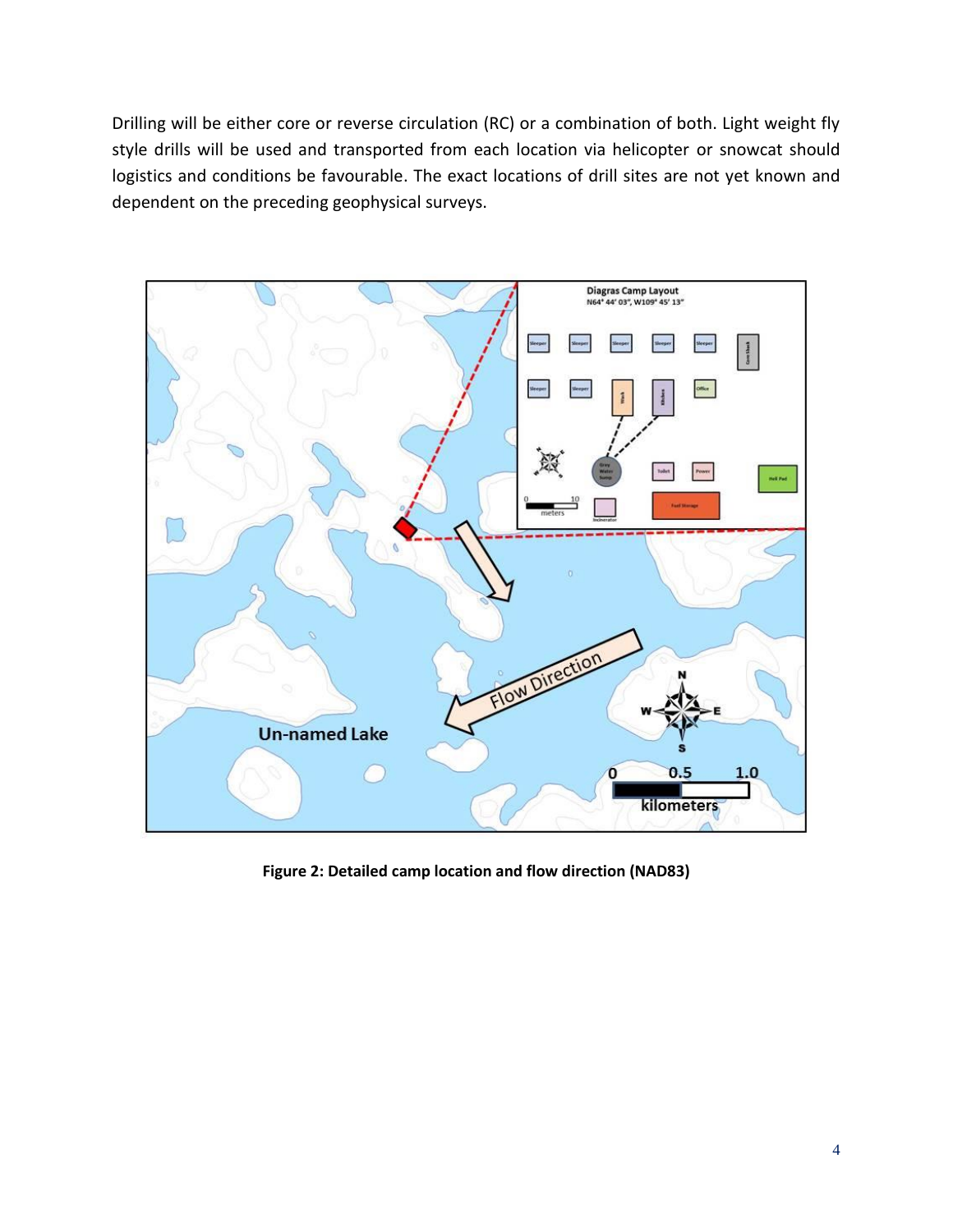

**Figure 3: Detailed camp layout, fuel storage, grey water, incinerator (NAD83)**

#### **Purpose of Waste Management Plan**

The purpose, goal and objectives of the waste management plan are to mitigate the effect of exploration activities on the land, water, air, wildlife, fish and vegetation. In addition, by good practice in construction of drill sites, the camp and other activities, effects on aesthetics and land use are minimized. This plan is also designed to achieve compliance with all applicable Acts, Regulations, authorizations and land use permits.

## **Environmental Policy Relating to Waste Management**

The Company's environmental policy is to minimize disturbance to the environment and leave behind the smallest footprint possible. This is largely achieved by environmental awareness of all site personnel and starts before field activities commence.

Margaret Lake Diamonds Inc. has been effectively working in the NWT for several years. It is the Company's policy to respect the land during operation periods, carefully abiding by land use regulations. This Contingency Plan has been developed as part of Margaret Lake's commitment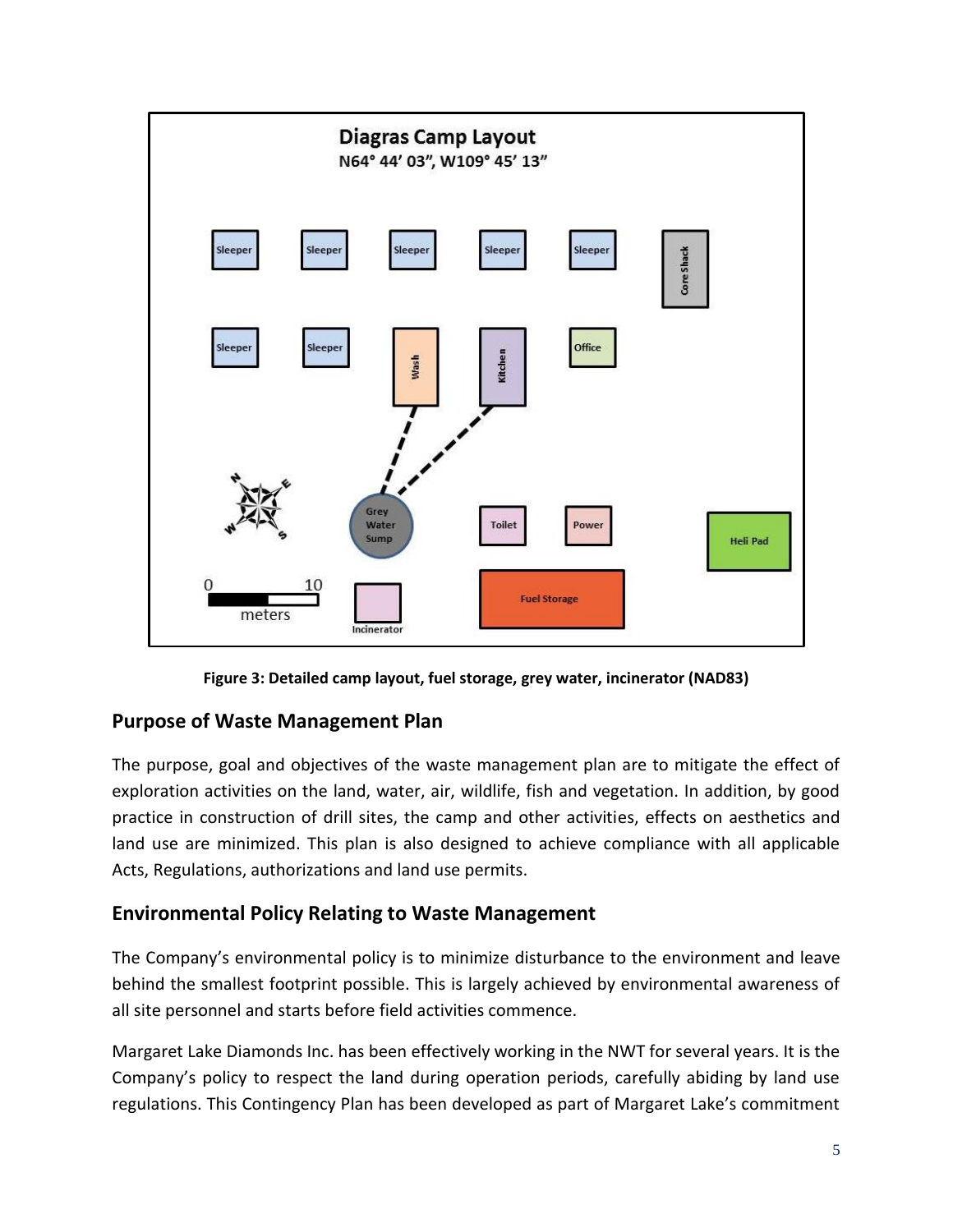to the concept of sustainable development and the protection of the environment and human health. Margaret Lake's environmental health and safety policy is to:

- Protect employees, the public and the environment
- Fully comply with all applicable legislation, regulations and authorizations

• Work proactively with federal, territorial and aboriginal governments, other relevant organizations, and the general public on all aspects of environmental protection

• Anticipate future spill control requirements and make provisions for them

• Keep employees, contractors, Inspectors, Land and Water Boards, appropriate governments (Aboriginal, Federal and Territorial), and the public informed of any changes at the site or with project activities.

Proper selection of equipment pre-program ensures that the disturbances to the environment are minimized by using appropriately sized and powered machinery to achieve the desired task yet reducing the disturbance to the land and surroundings. This also ensures that the minimum amount of waste possible is generated during the task. Oversized equipment creates excessive waste through unnecessary disturbance and fuel consumption while undersized equipment often requires work-arounds to get the job done which can lend itself to creating additional waste outside of the direct task at hand.

The environmental policy also invokes Progressive Reclamation. This eliminates the buildup of excessive waste and lessens related issues. In the case of drill sites, sumps are reclaimed upon completion of each hole. Where winter conditions are present, the sumps are revisited for evaluation and further reclamation if required after snow melt. Food wastes and combustibles are incinerated daily (if daily weather conditions permit). Empty fuel drums are back hauled as supply flights permit. This type of ongoing waste management prevents a creeping footprint from growing and also lessens the economic burden on the company at the end of the program cycle.

The Company's environmental policy also addresses wildlife and waste management. All food wastes, grey water and hydrocarbons (greases and oils) are stored in such a way to prevent interaction with wildlife. Food wastes are stored in a closed structure in such a way to prevent wildlife access. Grey water sumps are covered or fenced to prevent access to wildlife and greases and oils are stored in a dry storage building.

Environmental awareness is part of the site orientation procedure that each personnel undergoes upon arrival. Proper disposal of waste from drinking containers to drill cuttings is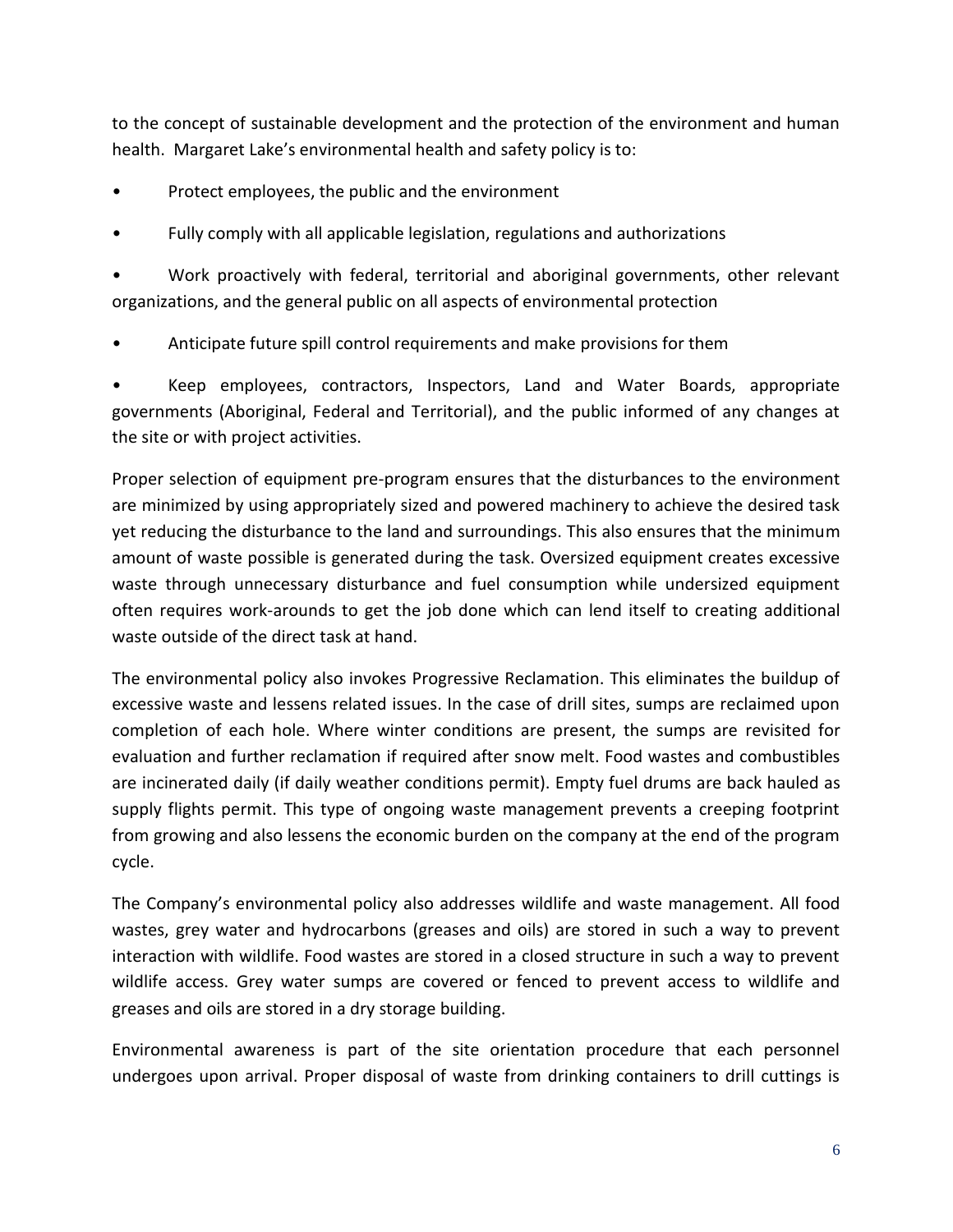discussed with personnel and catered to match their job descriptions ensuring all environment – waste interactions that may be encountered with their job tasks are addressed.

#### **Location of Waste Management Activities**

The majority of all waste management activities will occur at camp with the exception of drilling. Drill cuttings will be deposited in a natural depression discussed in detail further on in this Plan. The location of drill holes is not yet known.

Locations of waste management activities in camp such as grey water sump and incinerator can be found in **Figure 2 and 3** detailing the camp site along with coordinates.

## **Site Physical, Surface and Subsurface Characteristics**

The project area is located within the Barren lands of the Northwest Territories. The landscape in the proposed Exploration area is dominated by bedrock outcrops, interspersed with veneers of unconsolidated till overlying bedrock and topographic depressions consisting of organic and glacial accumulations of variable depth. Some of the veneer horizons are poorly drained, as they are subject to permafrost, which has led to the preponderance of bogs in these areas.

No activities from the proposed Exploration program will have any adverse effects in the area. Historic exploration drilling in the area shows that with the minimal drill footprint and effective clean up, the area quickly reverts back to natural conditions.

#### **Water**

Margaret Lake Diamonds Inc. will follow any and all conditions as they apply to water use and gray water discharge that are set out in the Land Use Permit.

The only facilities involving water is the kitchen  $/$  dry. Fresh water for washing and general kitchen use is obtained from a nearby lake. The water is held in a tank in the dry and piped into the kitchen, the clothes washer is in the dry, along with washing and shower facility.

Discharge of grey water will be into a sump, to be located in a natural depression within the camp. The characteristics of the grey water sump are as follows:

- waste generation volumes that enter sump are between 1 and 2 m3/day of grey water.
- There is a single drain which will flow into a natural sump formed by cracks in bedrock or sandy areas of esker material.
- Construction of a frost box enclosure may be required to keep drains from freezing.
- The sump will be monitored any time the camp is occupied.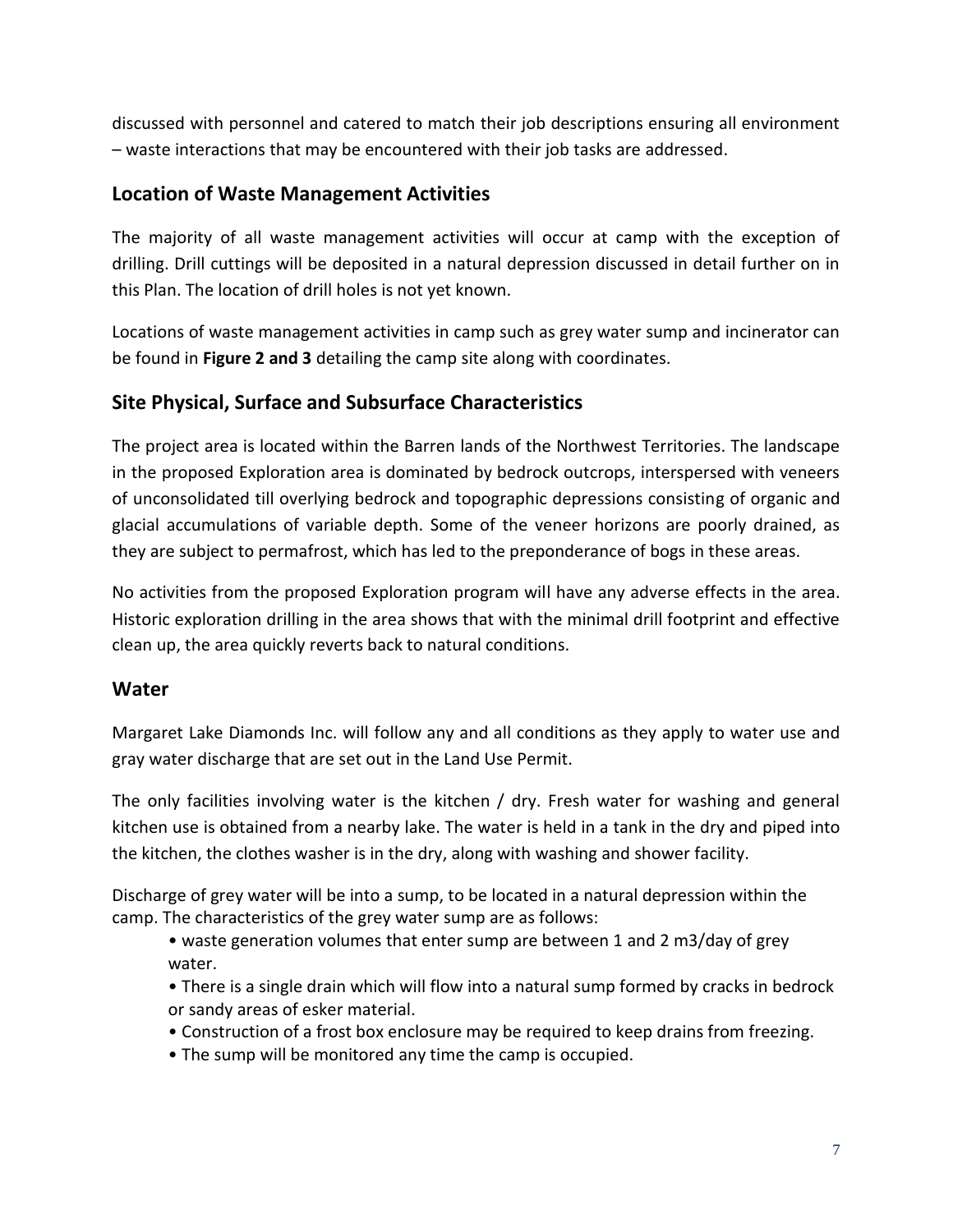No flush toilets are used in the camp and no black water is discharged into water bodies. The camp will use a traditional outhouse for the beginning smaller exploration programs. If the project has success and expands to a larger size other toilet options will be considered. All human waste will be buried and all outhouse holes will be backfilled and reclaimed.

#### **Other Waste at Camp**

The camp sorts waste into the following categories:

- 1. Food wastes.
- 2. Paper, cardboard and other burnable waste.

3. Conventional household recycling items (food and beverage cans, plastic food containers, etc).

- 4. Hazardous waste items (Pb-acid batteries, other batteries, solvents and paint).
- 5. Waste from machinery (oils, grease, etc).

Food and burnable wastes are incinerated using a diesel fired incinerator at least once per day during camp operations. Food and associated wastes are estimated at 250 grams / person / day. During the exploration stage up to 24 personnel will occupy the camp. It is estimated that 5 kilograms of food and associated wastes will be generated. Paper and cardboard waste will be variable and range from minimal during normal daily operations to a maximum on supply deliver days as a result of food shipping boxes.  $20 - 30$  cardboard boxes are expected once weekly. These cardboard boxes can be recycled.

All conventional household type recycling items are bagged and flown to Yellowknife for appropriate disposal. Prior to departure from camp these items are stored in such a manner as to prevent attracting wildlife. Recycling is estimated at 4 - 5 containers / day / person

Hazardous waste items comprise largely batteries, either consumer type solid batteries (AA, D cells etc.) or lead-acid batteries. These are packaged suitably for transportation by air to Yellowknife and disposed of through an authorized disposal agency. The batteries are not stockpiled at site, but removed promptly. Minor amounts anticipated.

All waste oil from drills, generators, vehicles and other equipment, is put in waste oil containers and shipped back to Yellowknife for proper disposal. Oil filters are drained and packaged for shipment to Yellowknife to be disposed of in a suitable waste facility. Aerosol cans such as some solvents are punctured to ensure that they are not under pressure, and then shipped off site with other solid waste material. Waste oil is estimated at 2 liters / 4 days for the generator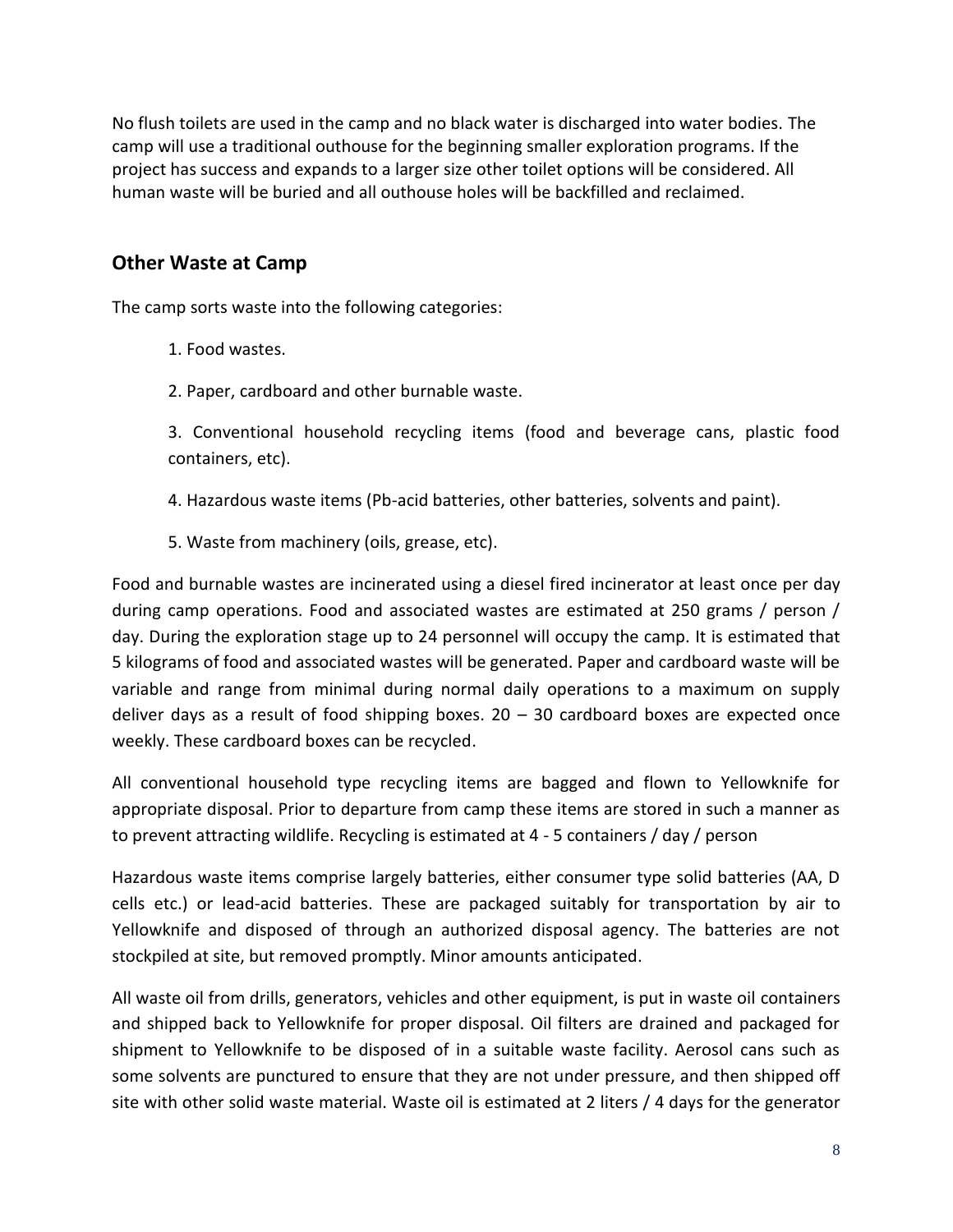and 1 filter every 8 days. A drill is estimated to generate 5 liters of waste oil / 4 days plus 1 filter.

There may be minor amounts of emptied cans from paint or solvents, and these are disposed of appropriately by sending to Yellowknife along with waste oil. Minor amounts of scrap metal are anticipated. No waste tires are expected to be generated.

#### **Incinerator Operation**

Margaret Lake Diamonds will follow any and all conditions as they apply to incineration, that are set out in the Land Use Permit.

A diesel fired incinerator will be used for batch waste combustion. It is anticipated that an **Inciner8 i8** incinerator or similar unit will be employed. These types of incinerators are dual chamber having an afterburner for the re-burn of harmful emissions. Timers allow for the complete combustion and cooling of gasses. These incinerators, when properly operated and maintained, are capable of meeting the Canada wide Standards for dioxins, furans and mercury.

Exact model is unknown at time of writing and will be dictated by availability and pricing.

The incinerator is operated by the camp manager, or individuals who have been trained by the camp manager. Incinerator operation and routine maintenance will strictly adhere to, and follow the manufacturer's operations manual ensuring optimum efficiency as well as addressing operator safety. In addition, incinerator operation will incorporate information from *Environment Canada Technical Document for Batch Waste Incineration January 2010:* [http://ec.gc.ca/gdd-mw/F53EDE13-1D01-4D05-B97D-](http://ec.gc.ca/gdd-mw/F53EDE13-1D01-4D05-B97D-1F3818D28657/Summary_Technical%20Doc%20for%20Batch%20Waste%20Incineration.2010.pdf)

[1F3818D28657/Summary\\_Technical%20Doc%20for%20Batch%20Waste%20Incineration.2010.p](http://ec.gc.ca/gdd-mw/F53EDE13-1D01-4D05-B97D-1F3818D28657/Summary_Technical%20Doc%20for%20Batch%20Waste%20Incineration.2010.pdf) [df](http://ec.gc.ca/gdd-mw/F53EDE13-1D01-4D05-B97D-1F3818D28657/Summary_Technical%20Doc%20for%20Batch%20Waste%20Incineration.2010.pdf) with particular consideration to **Step 4:** Operate the Incinerator for Optimum Combustion and **Step 5**: Safely Handle and Dispose of Incinerator Residues.

The incinerator consumes less than 15 litres of diesel fuel per day during normal camp operations. As the amount of waste generated daily is small, due to the small size of the camp, formal digital records are not kept for the volume or weight of ash removed.

All ash from the incinerator is stored in appropriate sealed containers and removed to Yellowknife for proper disposal.

The project is at the early Exploration stage and operations of this small size will generate very little waste which will be incinerated daily or backhauled to Yellowknife for appropriate and / or authorized disposal. If the project has success and expands, an appropriate Incineration Management Plan shall be documented and submitted for approval.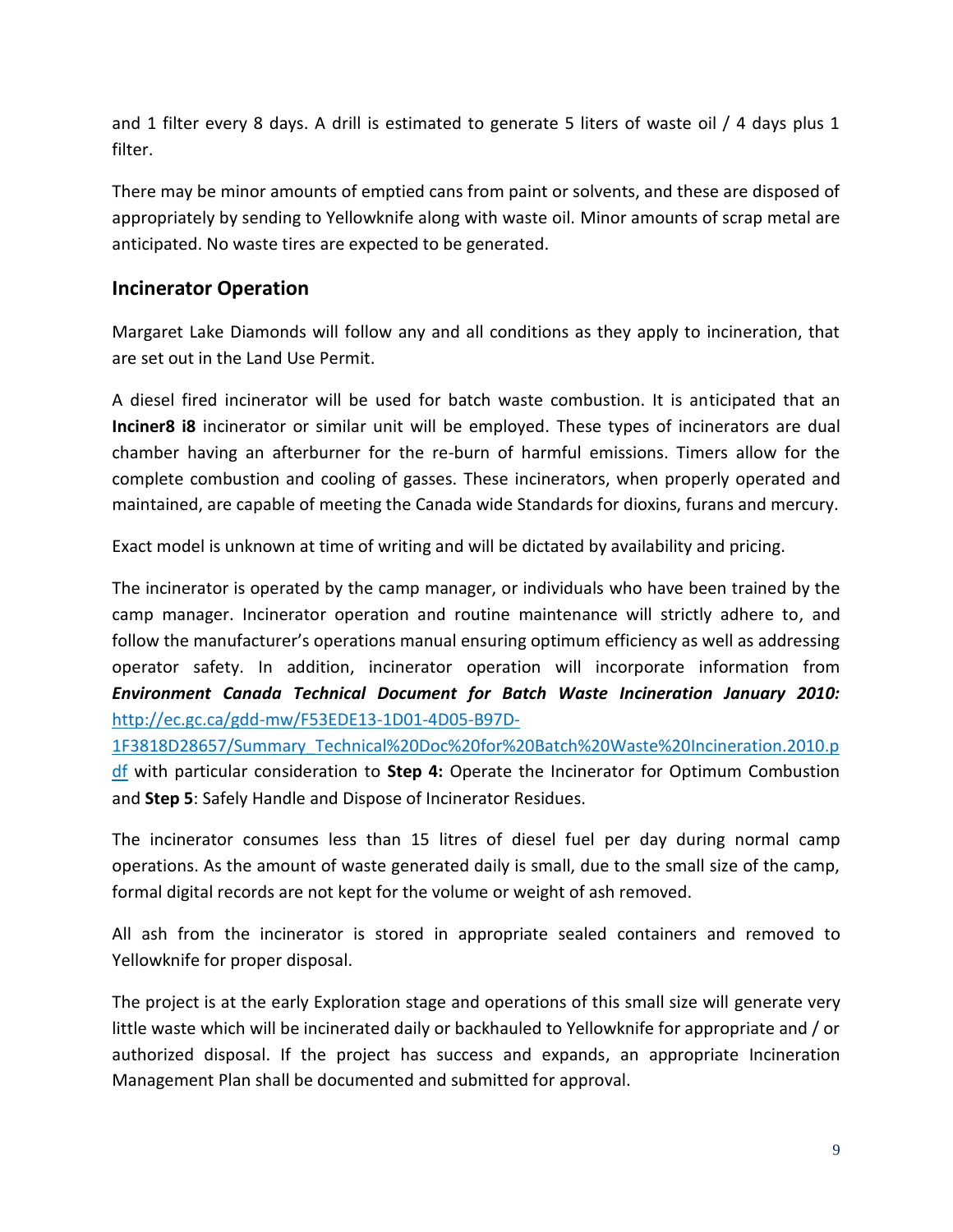## **Drilling Operations**

#### On Land

All drilling on land is completed creating the least disturbance of vegetation as possible. Drill water and cuttings may be channelled away from the drill collars in order to avoid unsafe conditions around the drill. Rather than engineered sumps, drill water is discharged into natural depressions ("natural sumps") at least 100 metres from water bodies. Natural depressions are utilized in order to minimize ground disturbance that would be caused by excavating artificial sumps. Water in these sumps seeps away naturally and no discharge of drill cuttings reaches water bodies.

After drilling completion, the upper parts of drill holes may be cemented whether on land or lake ice.

#### On Lake Ice

During drilling on lake ice all drill water and cuttings is pumped directly from the drill to land at least 100 metres from any water body, as will be required in the permit. After the drill has been pulled off a lake ice drill site, considerable effort is taken to clean the site, with all ice or snow that shows any foreign matter being completely removed for disposal on land. Photographs are regularly taken of completed drill sites.

Any waste materials from the drill site are removed to camp and are dealt with as described in the section above on camp.

#### **Spill Plan**

Margaret Lake Diamonds' site is fully equipped with spill contingency equipment and the company has a separate spill contingency plan not included in this document.

#### **Core Storage**

Drill core generated during the Margaret Lake Diamonds' exploration activities is partially shipped off site for analysis and partly stored at camp as an archive of the geological information. Drill core at the camp is stored in core boxes, in racks partially covered to prevent ingress of precipitation.

Margaret Lake Diamonds' drill core should not carry the risk of generating ARD as the minerals of interest are not contained in sulphide minerals.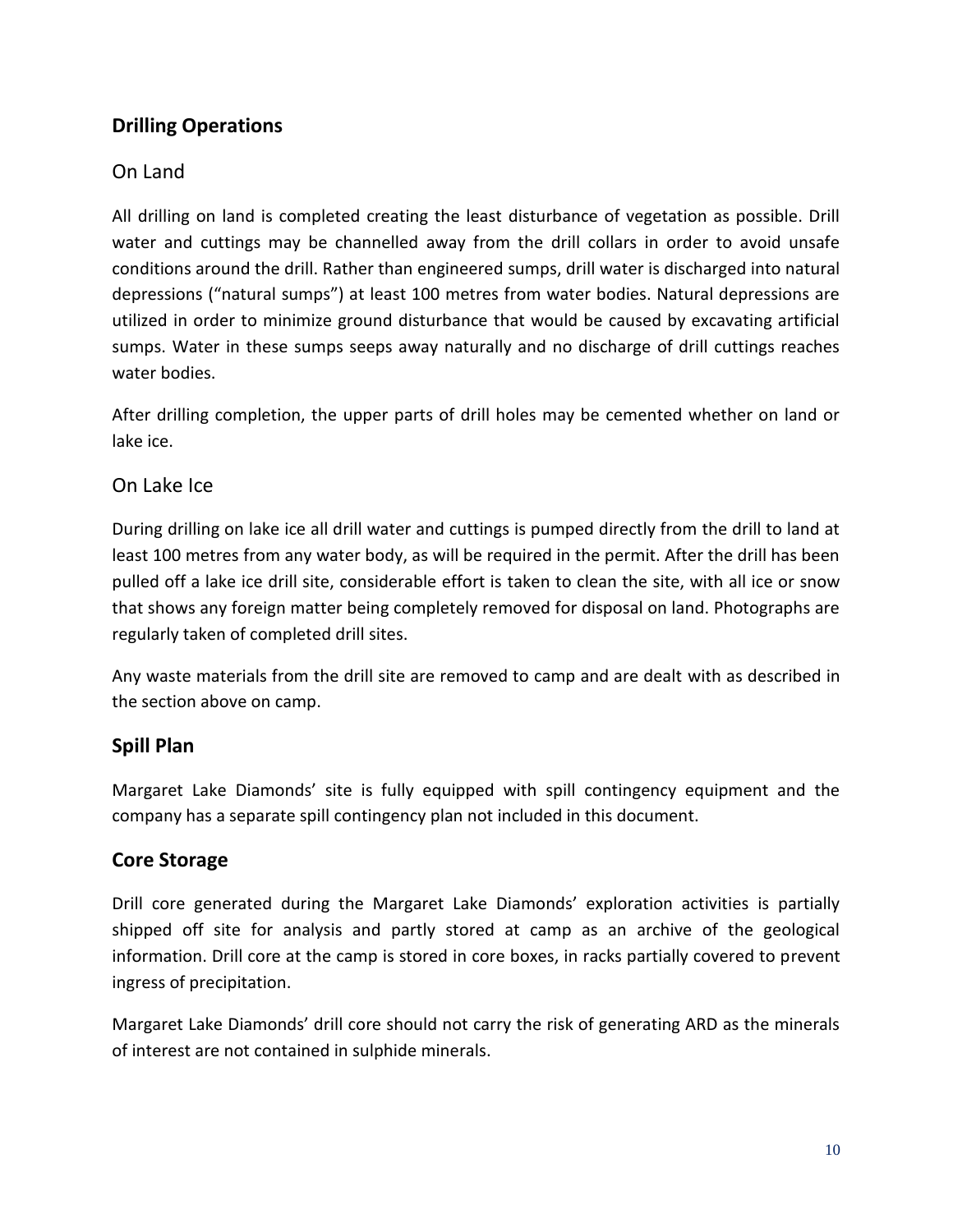#### **Wildlife**

All waste (including food, domestics waste and petroleum based chemicals) will be contained and sealed in such a manner as to not attract any wildlife, small or large. All recycling will be washed to avoid any food residue odor, and all food waste will be stored in sealed containers until it is incinerated. All waste will be stored in a central location until it is removed from camp, preferably within a building or a solid wooden structure such as a garbage box. All waste water entering the camp sump will be treated with bleach on a regular basis to avoid the odor of food waste particles.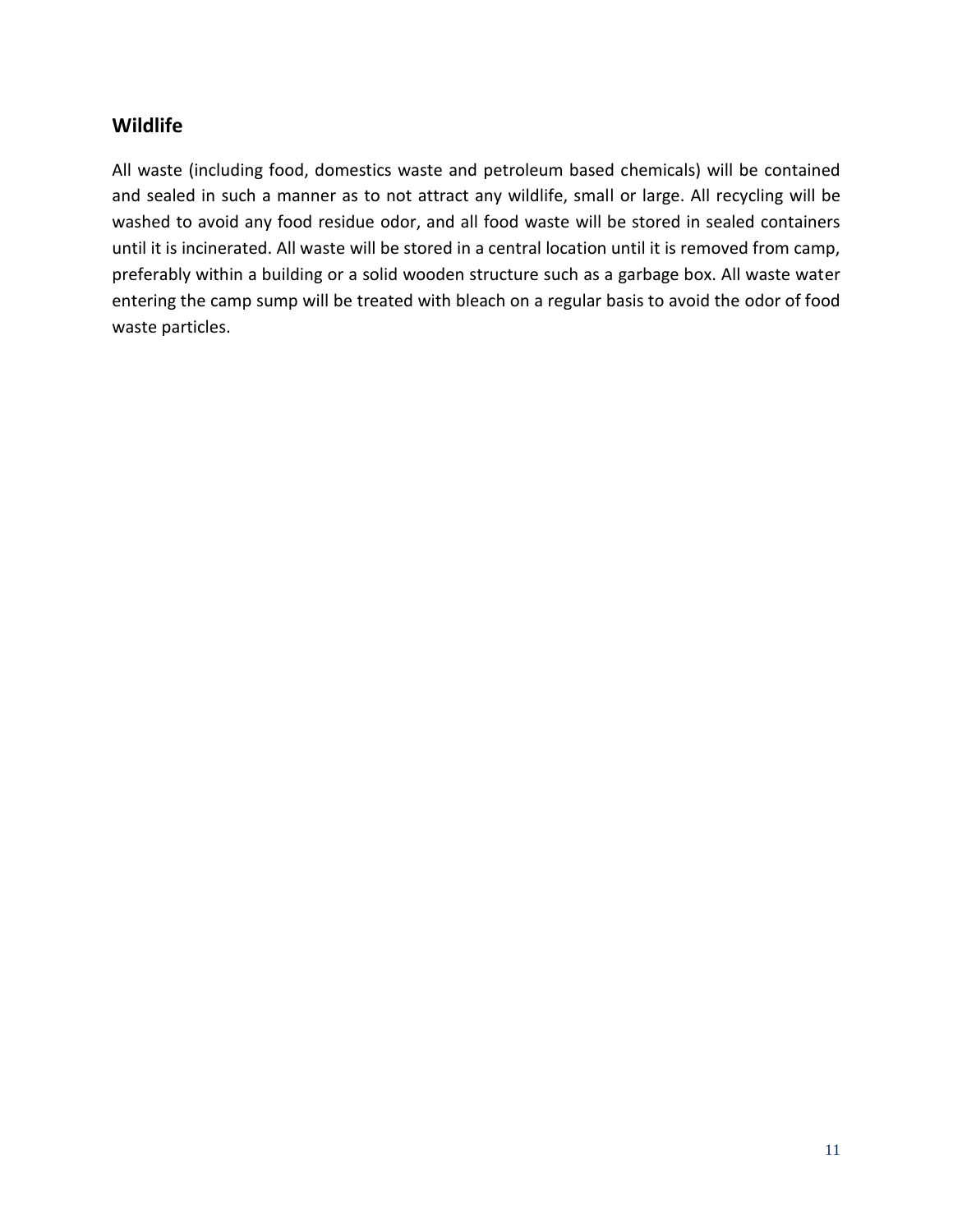# **Summary of Disposal Methods**

| Item                             | Class                                    | Primary disposal                                                 | Secondary<br>Disposal                     | Environmental effect                                                                                   |
|----------------------------------|------------------------------------------|------------------------------------------------------------------|-------------------------------------------|--------------------------------------------------------------------------------------------------------|
| Ash or<br>incinerator<br>residue | Hazardous or<br>potentially<br>hazardous | Sealed containers<br>removed to<br>Yellowknife                   | Appropriate<br>disposal in<br>Yellowknife | Minor release of<br>smoke into<br>atmosphere<br>producing residue for<br>disposal                      |
| <b>Batteries</b>                 | Hazardous or<br>potentially<br>hazardous | Package and<br>remove to<br>Yellowknife                          | Recycle if<br>possible                    | None - removed                                                                                         |
| <b>Chemical Waste</b>            | Hazardous or<br>potentially<br>hazardous | Package and<br>remove to<br>Yellowknife                          | Appropriate<br>disposal in<br>Yellowknife | None - removed                                                                                         |
| Human Waste<br>(toilet)          | Hazardous or<br>potentially<br>hazardous | <b>Buried</b>                                                    | N/A                                       | Buried to prevent<br>wildlife interaction.<br>Subject to natural<br>degradation.                       |
| Grey water                       | Non-mineral<br>waste                     | Directly into on-<br>site sump                                   | N/A                                       | Very minor release of<br>some organic matter<br>in kitchen drains, this<br>should compost<br>naturally |
| Used oils and<br>Lubricants      | Hazardous or<br>potentially<br>hazardous | Package and<br>remove to<br>Yellowknife                          | Appropriate<br>disposal in<br>Yellowknife | None - removed                                                                                         |
| <b>Domestic Refuse</b>           | Non-mineral<br>waste                     | Incinerate on site<br>or package and<br>remove to<br>Yellowknife | Appropriate<br>disposal in<br>Yellowknife | Minor release of<br>smoke into<br>atmosphere<br>producing residue for<br>disposal                      |
| <b>Scrap Metals</b>              | Non-mineral<br>waste                     | Package and<br>remove to<br>Yellowknife                          | Recycle if<br>possible                    | None - removed                                                                                         |
| Materials for<br>recycling       | Non-mineral<br>waste                     | Package and<br>remove to<br>Yellowknife                          | Recycle in<br>Yellowknife<br>facility     | None - removed                                                                                         |